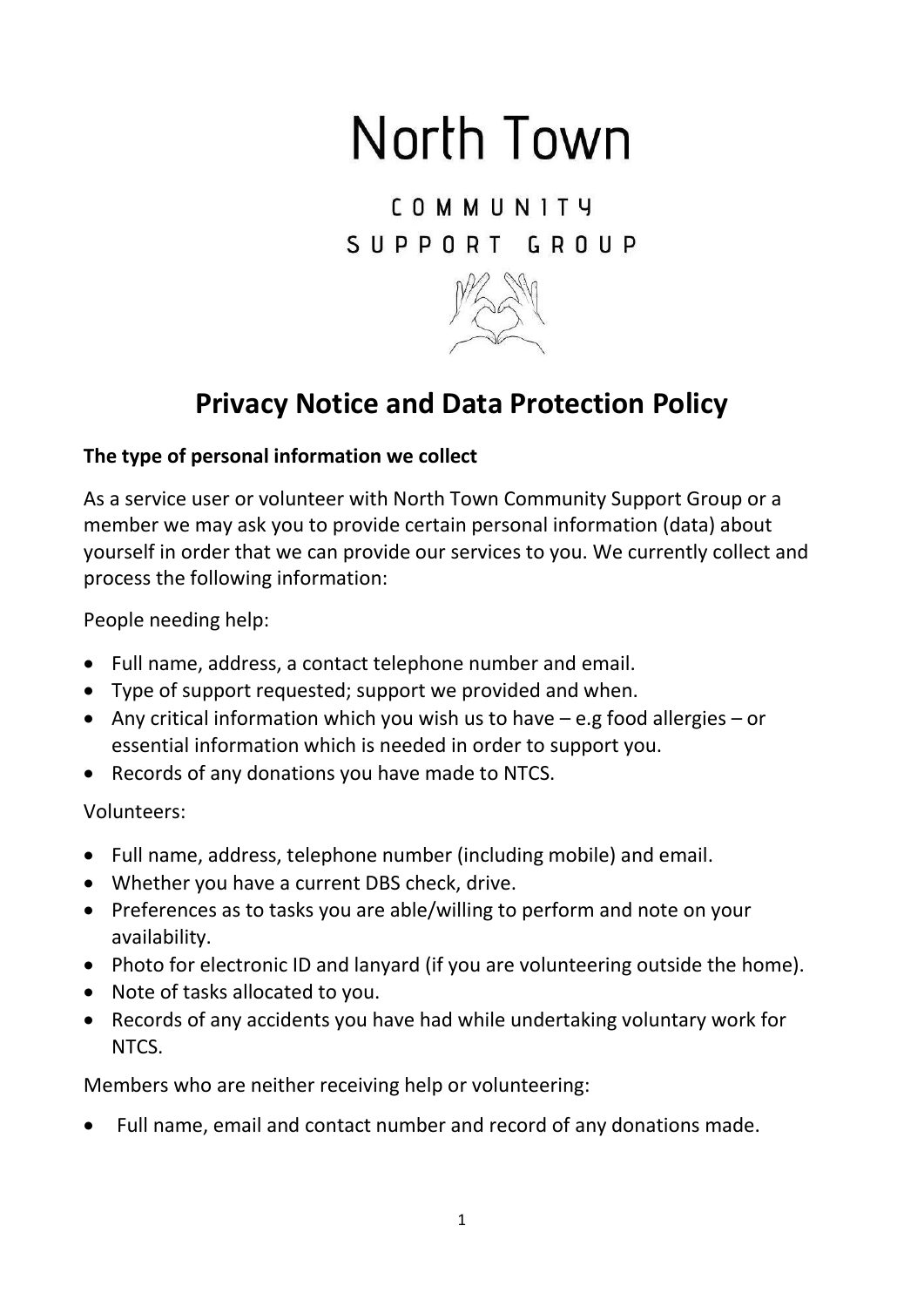### **How we get your personal information and why we collect it**

Most of the personal information we process is provided to us directly by you in order that we can provide our services to you *or* in order that you can volunteer with us or be a member.

We also receive personal information indirectly about residents needing our help from their relatives, friends or service providers such as Somerset Village and Community Agents and neighbouring support groups.

We use the information that you have given us in order to:

- deliver voluntary services including collecting and delivering prescriptions, undertaking shopping, friendly phone calls and other practical support requested by you and/or
- in the case of volunteers so that we can allocate appropriate support tasks to you and keep in touch to support you.
- keep in touch with members: notify you of meetings, consult you on group business and activities and update you on our work.

#### **Processing your personal information**

The law requires us to tell you the basis on which we process your data.

- Where we are providing services or a volunteering opportunity to you at your request or communicating with members, the law permits us to process your data if it is in our and your legitimate interest (i.e. used in a way you would expect the data to be used) but only so long as we need to.
- Should we in future decide to send emails or letters to people who are not members which promote our activities we will require- and therefore will seekyour consent before doing so. If you do not consent to this it will not stop you from using our services. Where consent is given we will keep a record of when and how we got this consent from you and what you were told at the time you gave it. You are able to remove your consent at any time by contacting us at [Caroline@northtowncommunitysupport.com](mailto:Caroline@northtowncommunitysupport.com) or on 07473 119425.

NOTE: Our newsletters are delivered to every house in our neighbourhood, they are not addressed to specific people they are for information for all members of the household.

#### **Protecting your personal information**

Your information is securely stored on a password protected electronic file with one hard copy kept in a locked drawer at Weir Lodge, 83 Staplegrove Road, Taunton TA1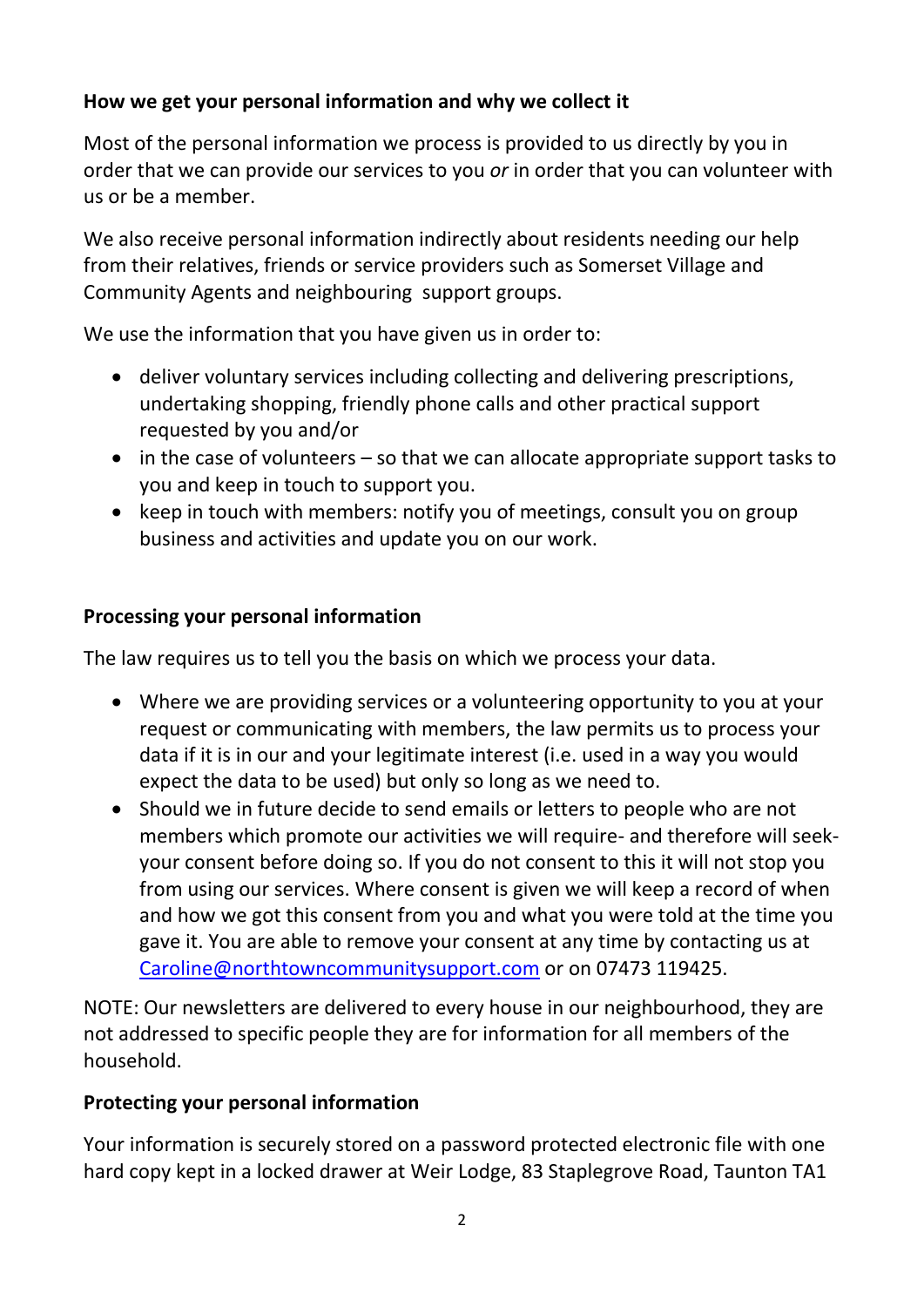1DN. Only the coordinators and specific authorised volunteers have access to the data we hold on you.

We will never share your data with third parties for marketing purposes.

We do not share your data with anyone else or any other organisation unless it is necessary for the purpose for which you have given us the data or we are legally required to (e.g. in an emergency we may share your data with emergency services, NHS, social services).

#### **Retaining your personal information**

We keep your data only for as long as it is needed to complete the task for which it was collected. If you tell us you no longer need our services or cease to be a volunteer or a member, your data will be erased as soon as possible.

#### **Your data protection rights**

Under data protection law, you have rights including:

**Your right of access** - You have the right to ask us for copies of your personal information.

**Your right to rectification** - You have the right to ask us to rectify personal information you think is inaccurate. You also have the right to ask us to complete information you think is incomplete.

**Your right to erasure** - You have the right to ask us to erase your personal information in certain circumstances e.g. when you no longer need our services or when you cease to be a volunteer.

**Your right to restriction of processing** - You have the right to ask us to restrict the processing of your personal information in certain circumstances.

**Your right to object to processing** - You have the the right to object to the processing of your personal information in certain circumstances.

**Your right to data portability** - You have the right to ask that we transfer the personal information you gave us to another organisation, or to you, in certain circumstances.

You are not required to pay any charge for exercising your rights. If you make a request, we have one month to respond to you.

Please contact us at [Caroline@northtowncommunitysupport.com](mailto:Caroline@northtowncommunitysupport.com) or on 07473 119425 or at the address given above if you wish to make a request.

**How to complain**